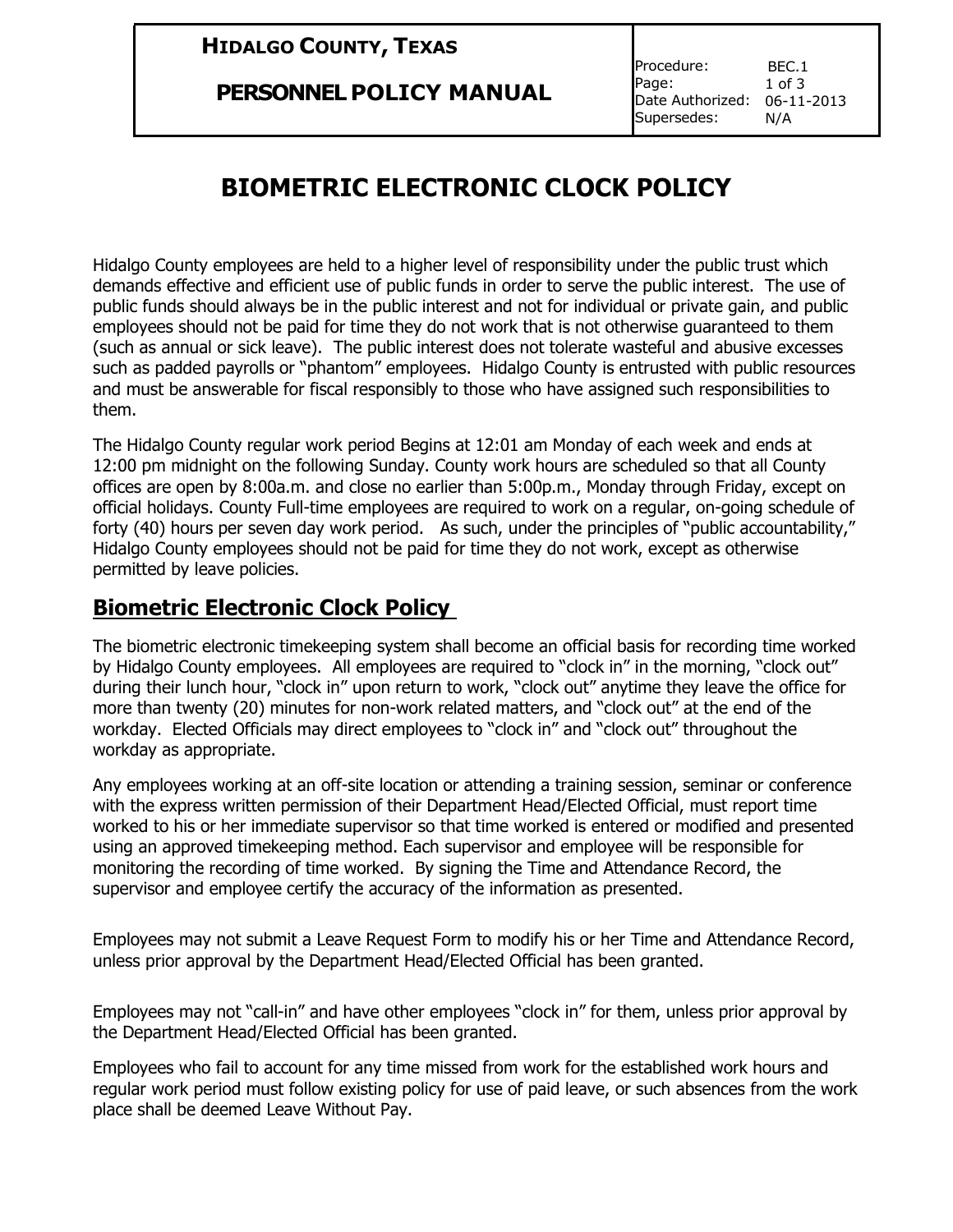|  | <b>HIDALGO COUNTY, TEXAS</b> |  |
|--|------------------------------|--|
|--|------------------------------|--|

**PERSONNEL POLICY MANUAL**

Procedure: Page: Date Authorized: 06-11-2013 Supersedes: BEC.1 2 of 3 N/A

**The above Biometric Electronic Clock Policy supersedes any prior memorandum, policy or employee practice regarding Time and Attendance. Failure to comply with this policy will result in disciplinary action up to and including termination.**